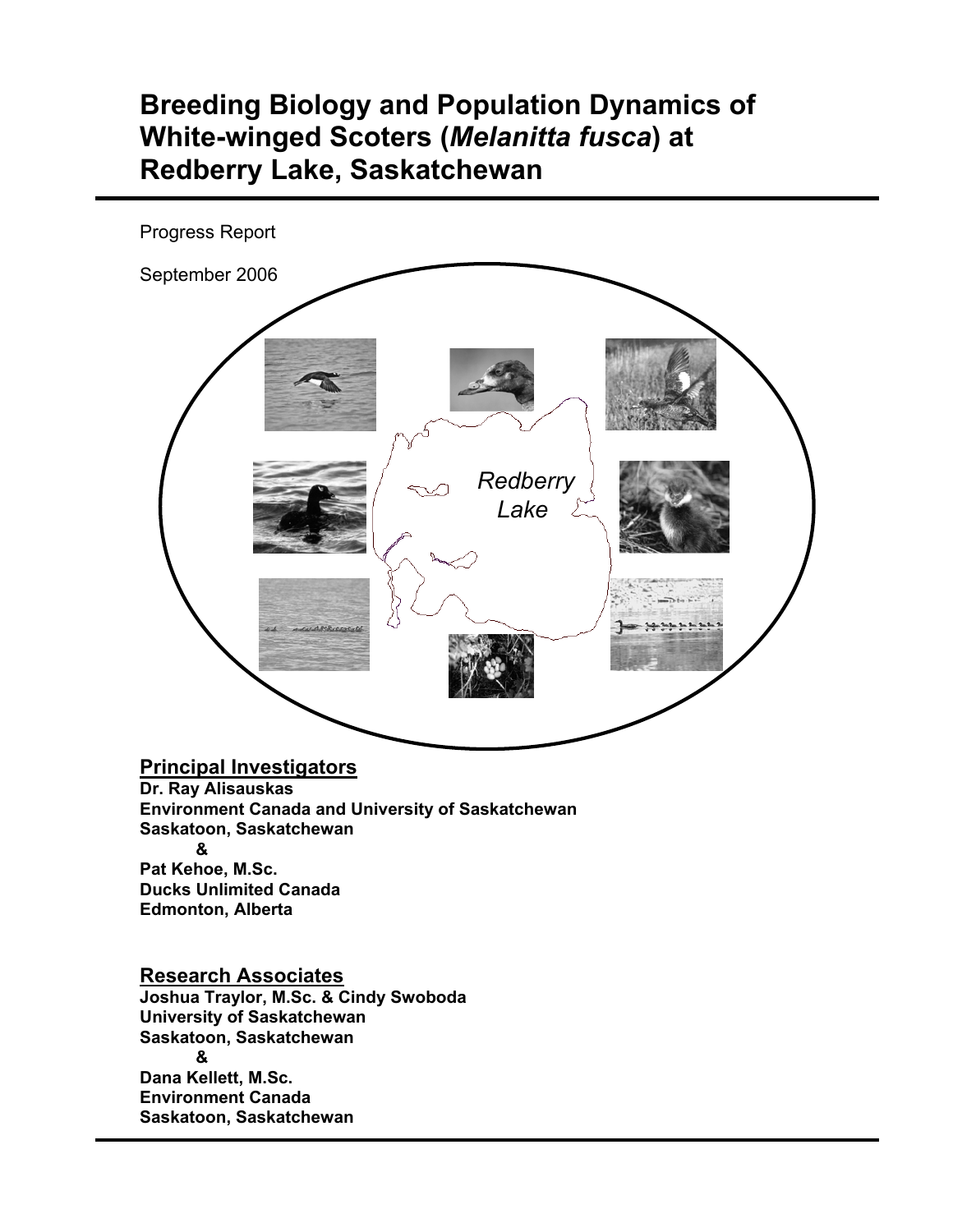## **People Associated with Research on White-winged Scoters Breeding at Redberry Lake, Saskatchewan**

Achtymichuk, D. Anderson, E. Brigham, M. Benjamin, D. Chappell, B. Coller, J. de Carle, R. Failler, M. Fenig, P. Gerstmar, H. Hill, M. Hawrysh, L. Holcamp, P.

Kachmarski, W. Kachmarski, O. Kardynal, K. Keating, J. Kingsmill, P. Kopanke, J. Latane, J. Lovvorn, J. Mehl, K. Moody, A. Niedermayer, D. Perry, M. Picello, D.

Remenda, H. Remenda, J. Rempel, K. Richman, S. Samelius, G. Skinner, S. Swoboda, C. Traylor, J. M. Wayland, M. Wells, A. Wood, C. Ziola, K.

# **Supporting Organizations**

- Ducks Unlimited Canada
- Environment Canada
- Institute for Wetlands and Waterfowl Research
- Redberry Lake Biosphere Reserve
- University of Saskatchewan

#### **Publications**

●Traylor, J. J., R. T. Alisauskas, and F. P. Kehoe. Brood amalgamation in whitewinged scoters (*Melanitta fusca*): strategy, epiphenomenon, or combination? Behavioral Ecology and Sociobiology: *In prep.*

**●**Pelayo, J. T., K. R. Mehl, J. J. Traylor, W. L. Reed, and T. A. Arnold. Colored nape-markers for offspring of precocial waterbirds. Journal of Field Ornithology: *In review*.

**●**Traylor, J. J. and R. T. Alisauskas. 2006. Effects of intrinsic and extrinsic factors on survival of white-winged scoter (*Melanitta fusca deglandi*) ducklings. Auk 123: 67-81.

**●**Alisauskas, R. T., J. J. Traylor, C. J. Swoboda, and F. P. Kehoe. 2004. Components of population growth rate for white-winged scoters in Saskatchewan. Animal Biodiversity and Conservation 27.1: 451-460.

**●**Traylor, J. J., R. T. Alisauskas, and F. P. Kehoe. 2004. Multistate modeling of brood amalgamation in white-winged scoters. Animal Biodiversity and Conservation 27.1: 369-370.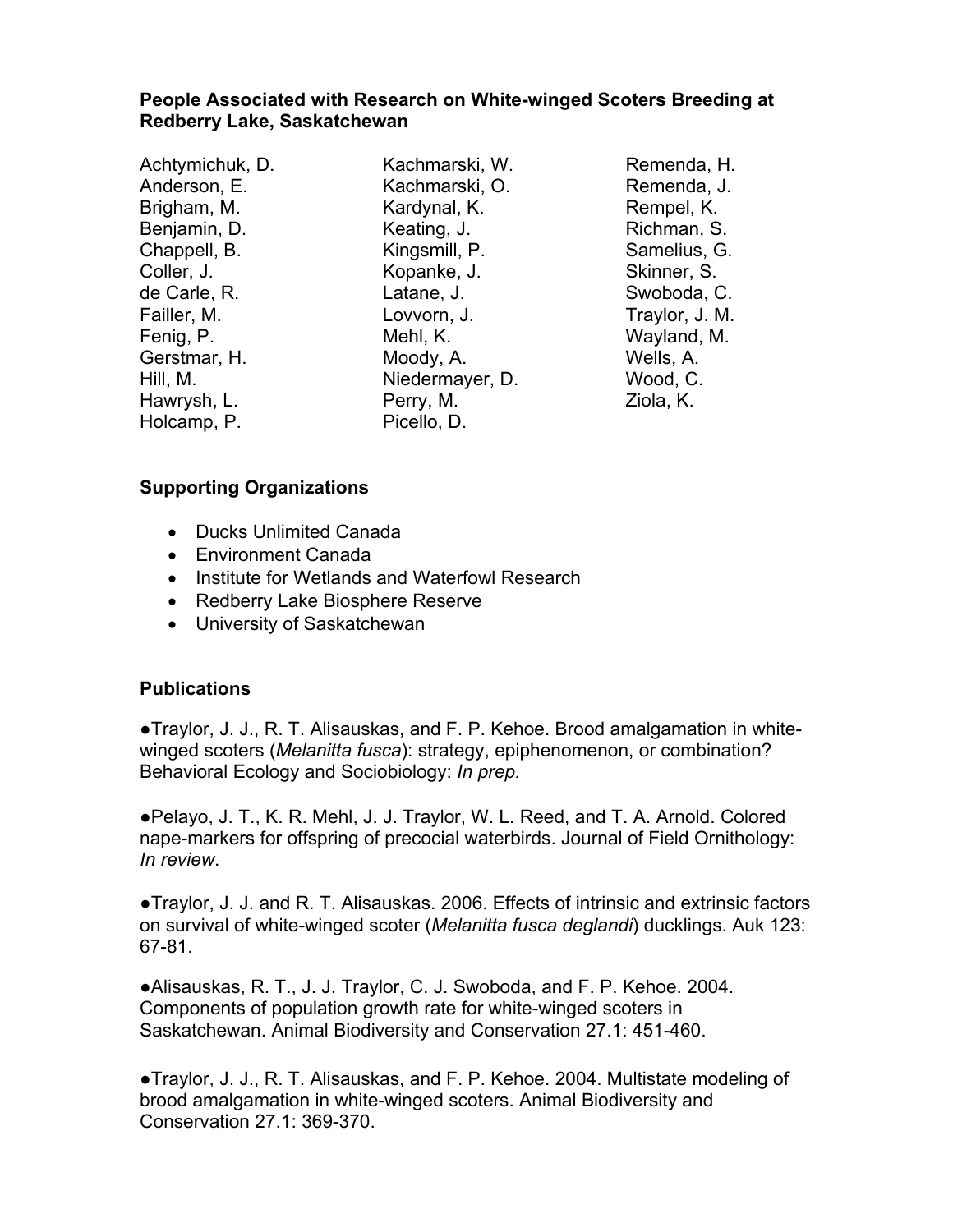**●**Traylor, J. J., R. T. Alisauskas, and F. P. Kehoe. 2004. Nesting ecology of white-winged scoters (*Melanitta fusca deglandi*) at Redberry Lake, Saskatchewan. Auk 121: 950-962.

#### **Theses**

●Swoboda, C. J. *In prep*. Population delineation of white-winged scoters at Redberry Lake, SK. M. Sc. Thesis, University of Saskatchewan, Saskatoon.

●Wood, C. N. 2004. Competition between ants (*Hymenoptera: Formicidae*) and nesting white-winged scoters (Melanitta fusca): Is scoter nest success and placement influenced by ants at Redberry Lake, Saskatchewan? B. Sc. Honors thesis, University of Regina, Saskatchewan.

**●**Traylor, J. J. 2003. Nesting and duckling ecology of white-winged scoters (*Melanitta fusca*) at Redberry Lake, SK. M.Sc. Thesis, University of Saskatchewan, Saskatoon.

The results presented in this progress report are preliminary and interpretation is subject to change as more data are collected. Most of this data will be incorporated into theses and publications when analyses are complete.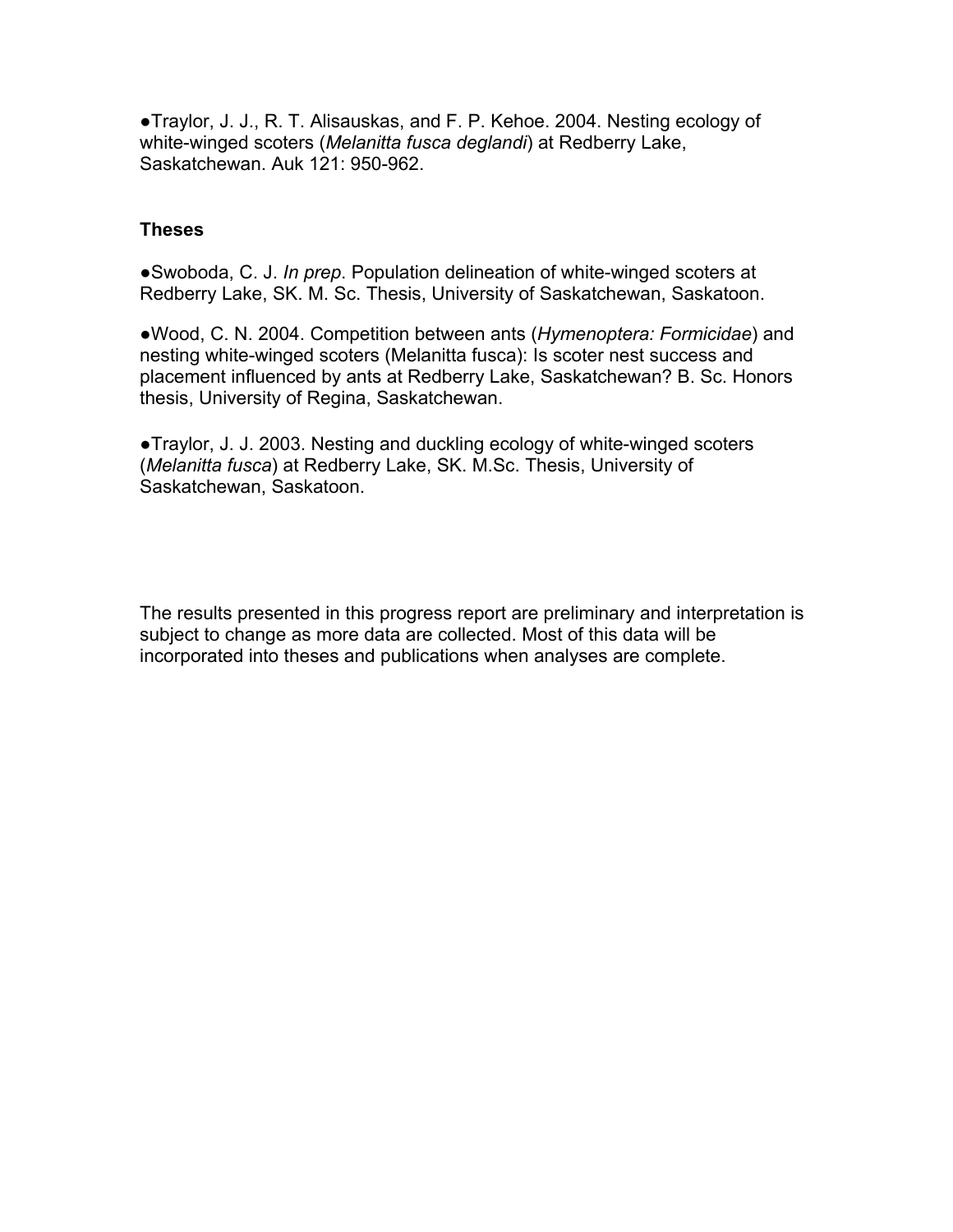#### **Introduction**

In the last twenty years, declining population trends of white-winged scoters (*Melanitta fusca*) in North America have raised conservation concerns. Black scoters (*M. nigra*), surf scoters (*M. perspicillata*), and white-winged scoters are counted in aggregate during aerial surveys each spring in North America. Breeding ranges of the three species also show much overlap. Because of considerable sympatry, it is not possible to examine species-specific population trends over their entire range. Nevertheless, population surveys indicate a declining trend in abundance for this genus at the continental level (Kehoe et al. 1994, Alisauskas et al. 2004). North American scoter populations appear to have declined by  $\sim$  65% since the 1950s with  $>$  50% of the decline occurring over the last twenty years (Trost 1998 in Alisauskas et al. 2004). Data from the breeding waterfowl survey for the southern survey strata represents primarily white-winged scoters based on scoter breeding ranges (e.g., white-winged scoter are the only species to breed in the prairie biome of western Canada). Data from these strata suggest that white-winged scoters (hereafter scoter) have declined in Southern Saskatchewan and have become locally extinct in Southern Manitoba and Alberta. Historically, the prairie biome was an important breeding area. Currently, the southern edge of their breeding range is north of the prairies, in the aspen parkland and declines are occurring there also. Breeding pair counts in the aspen parkland on Redberry Lake, Saskatchewan, have declined by about 45% in the last 20 years alone, while counts at Jessie Lake, Alberta, declined from 57 pairs to none in the same amount of time (Brown and Brown 1981, Alisauskas and Kehoe unpubl. data., D. Duncan, Environment Canada, pers. comm.) suggesting that northward retraction of the breeding range is continuing. Scoters may soon disappear as breeding birds in the parkland ecoregion of western Canada with breeding areas relegated to the boreal forest, where population surveys also indicate declines. There has been a 75% reduction in scoter population size since the 1950s in the boreal forest region of Alberta, British Columbia, and the Northwest Territories (Trost 1998).

Population decline could result from declines in any component(s) of the life cycle (e.g., adult survival, nesting success, or offspring survival). Therefore, all vital rates require estimation for a complete understanding of the relative contributions of separate life cycle components to population change. High annual adult survival rate  $(-0.77)$ , low duckling survival  $(-0.01)$ , depressed age ratios among harvested birds (series of age ratios < 0.6 juveniles: adult, 1962-1992), and delayed sexual maturity of offspring suggest population declines may have resulted from low recruitment of ducklings into the breeding population (Brown and Brown 1981, Brown and Fredrickson 1989, Alisauskas et al. 2004, Traylor and Alisauskas 2006). Thus, low productivity (i.e., duckling survival, and juvenile and subadult survival) could be important in the population dynamics of this species. Possible reasons for declines in scoter productivity include: high reliance on zebra mussels (*Dreissena polymorpha*) with high contaminant loads, possibly leading to depressed likelihood of nesting by scoters (Di Guilo and Scanlon 1984), anthropogenic disturbance and habitat loss on breeding grounds (Brown and Brown 1981, Turner et al. 1987, and Mikola et al. 1994), increased gull (*Larus spp*.) populations (gulls are major predators of nests and ducklings)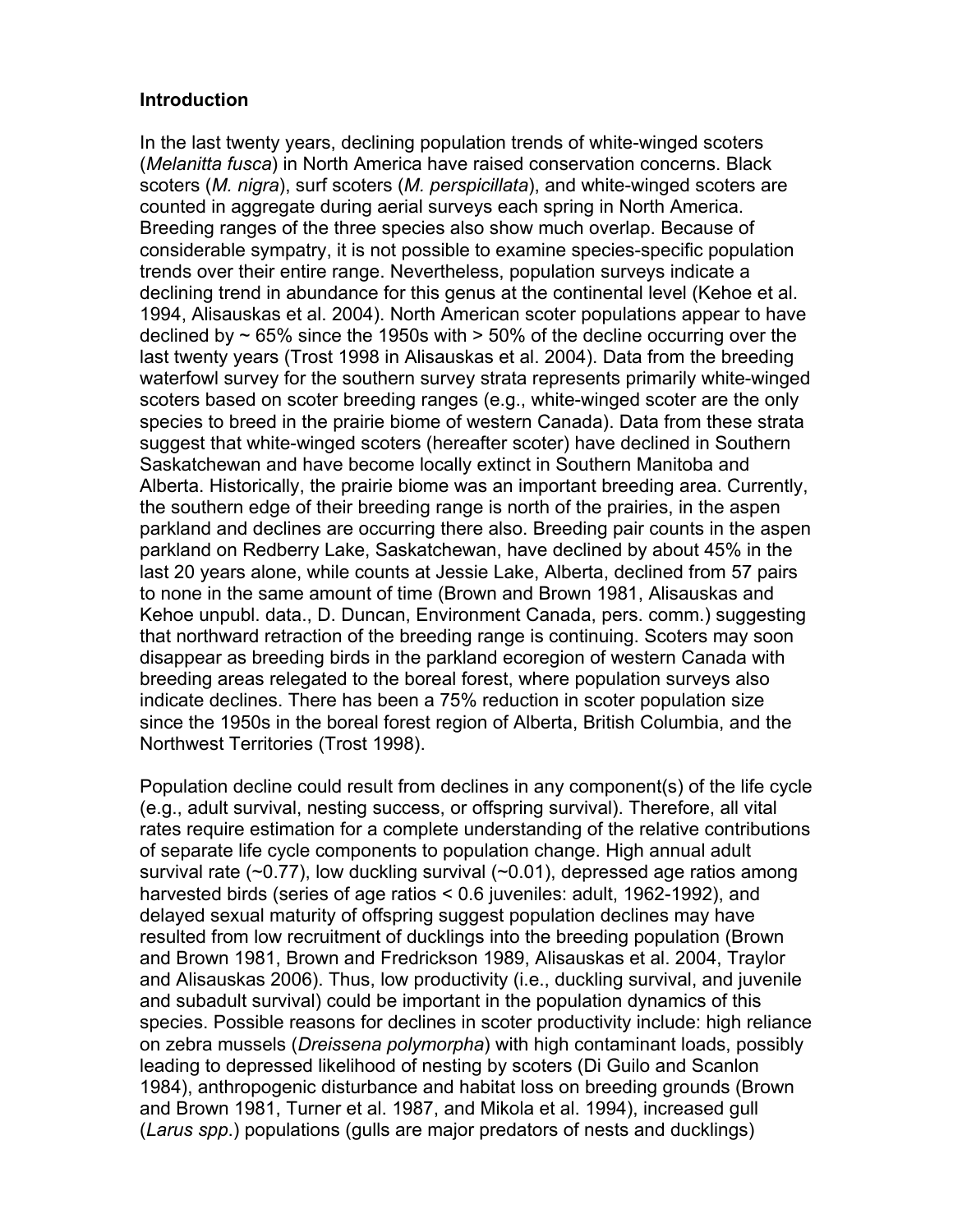(Kehoe 1989) and increased harvest rates (Kehoe et al. 1994), all of which may result in decreased breeding probability, nesting success, and/or duckling survival. Clearly, a better understanding of factors that influence population dynamics are required to conserve effectively this little-studied species (Brown and Fredrickson 1997).

The purpose of this report is to briefly summarize up-to-date findings from research on breeding biology of white-winged scoters at Redberry Lake, Saskatchewan, including the 2006 breeding season These data, together with that collected since 2000, will facilitate assessment of the interplay of pertinent factors and reproductive parameters on population dynamics of scoters at Redberry Lake.

Specific information described here includes:

- 1. pair counts
- 2. number of nests located
- 3. nesting chronology
- 4. clutch size
- 5. nest success
- 6. number of females captured
- 7. number of ducklings captured

# **Methods**

#### *Study Area*

Fieldwork was conducted on Redberry Lake, Saskatchewan from late May to early August 2006. Redberry Lake is a 4500 ha federal bird sanctuary and Biosphere Reserve, supporting the largest known local breeding population of scoters in North America (P. Kehoe unpubl. data, Fig. 1).

#### *Pair Counts*

Weather permitting, pair counts of the entire lake were performed twice weekly from late May to mid-July. Birds were counted from a boat and from points on land and were classified as pair, lone male, lone female, group (three to five birds), and flock (more than five birds; Brown and Fredrickson 1989).

#### *Nest Searching*

Three islands (i.e., Gull, Pelican, and Old Tern Islands) were each systematically searched twice on foot between 0700 and 2200 hours. We did not nest search New Tern Island to avoid disturbing the American white pelican (*Pelecanus erythrorhynchos*) colony. Clutch size (i.e., the number of eggs deposited) was only recorded for nests that made it to incubation. Nest initiation dates were estimated by subtracting stage of embryonic development obtained by candling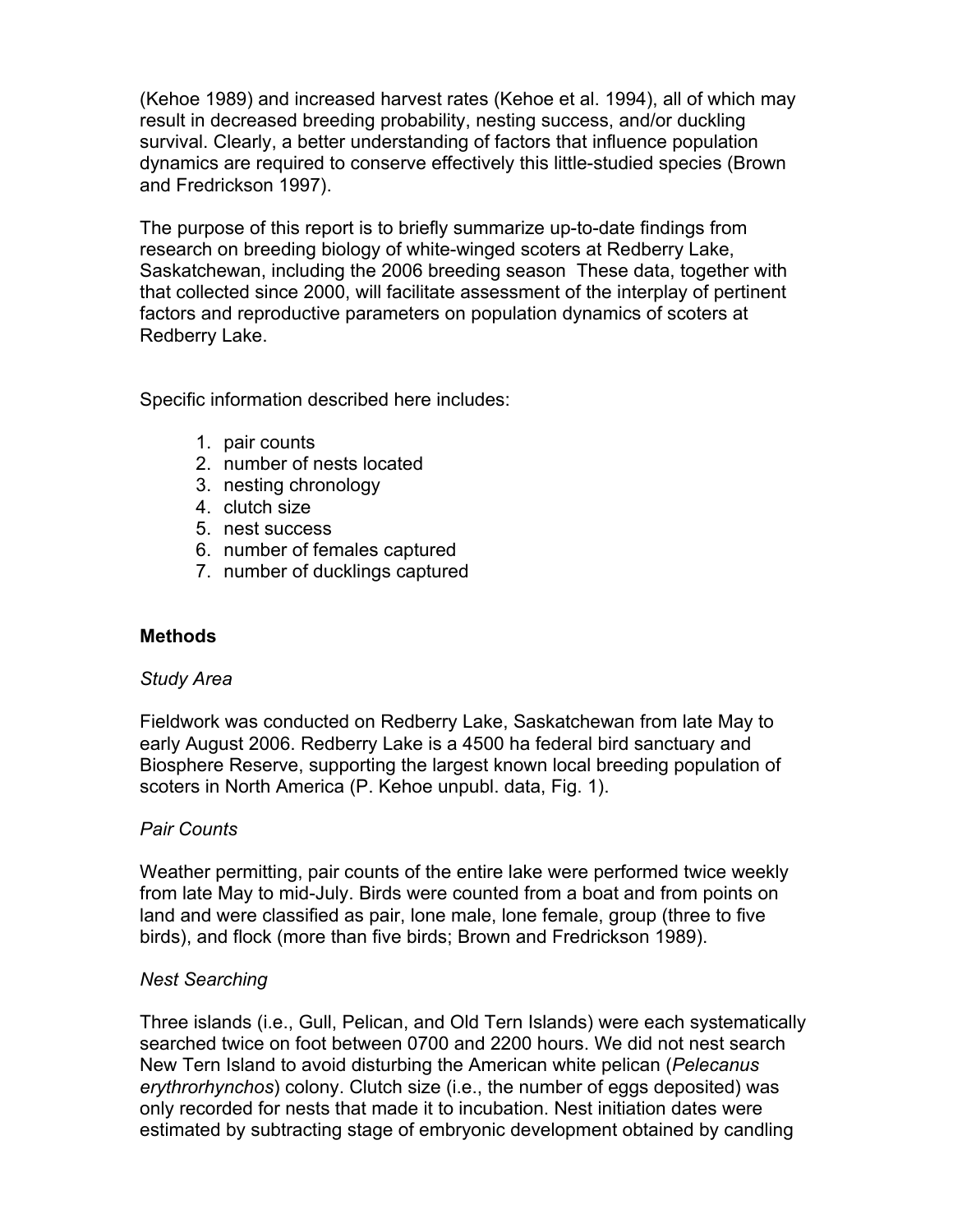eggs (Weller 1956) and clutch size multiplied by laying interval (1 egg every 1.5 days, Brown and Brown 1981) from the date that the nest was found. Nests were visited every 7-10 days to determine fate (successful, abandoned, depredated, or unknown) and were considered to be successful if at least one egg hatched as indicated by the presence of egg membranes (Klett et al. 1996) or ducklings.

## *Capture and Marking of Females and Ducklings*

Nests were visited just before or during hatch; bills of hatching ducklings that protruded from pipped eggs were coded with indelible ink for individual identification of ducklings and were marked with plasticine-filled leg bands (Blums et al. 1999) after they had completely emerged from eggs. Ducklings were then returned to nests from which they were initially removed and covered with nesting material. At or near hatch, incubating female scoters were captured by hand on the nest or with a hand-held net as they flushed from the nest. Females were weighed with a Pesola scale (±10 g), measured (culmen, head length, and tarsal length; ±0.1 mm), and marked with a standard United States Fish and Wildlife Service leg band and a uniquely colored nasal-marker (Lokemoen and Sharp 1985).

# **Results**

In 2006, 279 pairs of white-winged scoters were counted representing a  $\sim$ 33% decrease in population size since the mid-1980's (Fig. 2) when the average number of pairs counted was 420. The sex ratio (M: F) has remained similar to historical estimates (~60:40). This local population was in serious decline until ~2001, but may be slowly increasing in recent years (Fig. 2, Alisauskas et al. 2004).

Three islands were searched from June to August. A total of 106 nests were found on islands and monitored for survival; of these, 40 nests hatched. This sample size of nests was an increase from 2005 but remained low probably because of nest loss from an active coyote den on Gull Island. In previous years there have been between 33 and 100 nests found on Gull Island; only 20 nests were located this year.

In 2006, mean nest initiation date was 14 June (Julian date 165) and mean hatch date was 26 July (Julian date 207). Most scoters initiated nests in the  $2^{nd}$  and  $3^{rd}$ weeks of June; mean nest initiation dates were similar among years at Redberry Lake (Fig. 4). Mean clutch size in 2006 was 9.1 (95% CL: 8.5 to 9.6) and was comparable to the long-term average of 9.0 (Fig. 5). Nest success (apparent nest success) was 38%, a decline from the long-term average of 47% (Fig. 6), and is likely due to increased nest predation from coyotes.

A total of 52 females were captured in 2006; 30 of these were recaptures. The numbers of recaptured hens since 2001 have ranged annually from 18 to 58 individuals, while first-time captures since 2000 have ranged from 26 to 57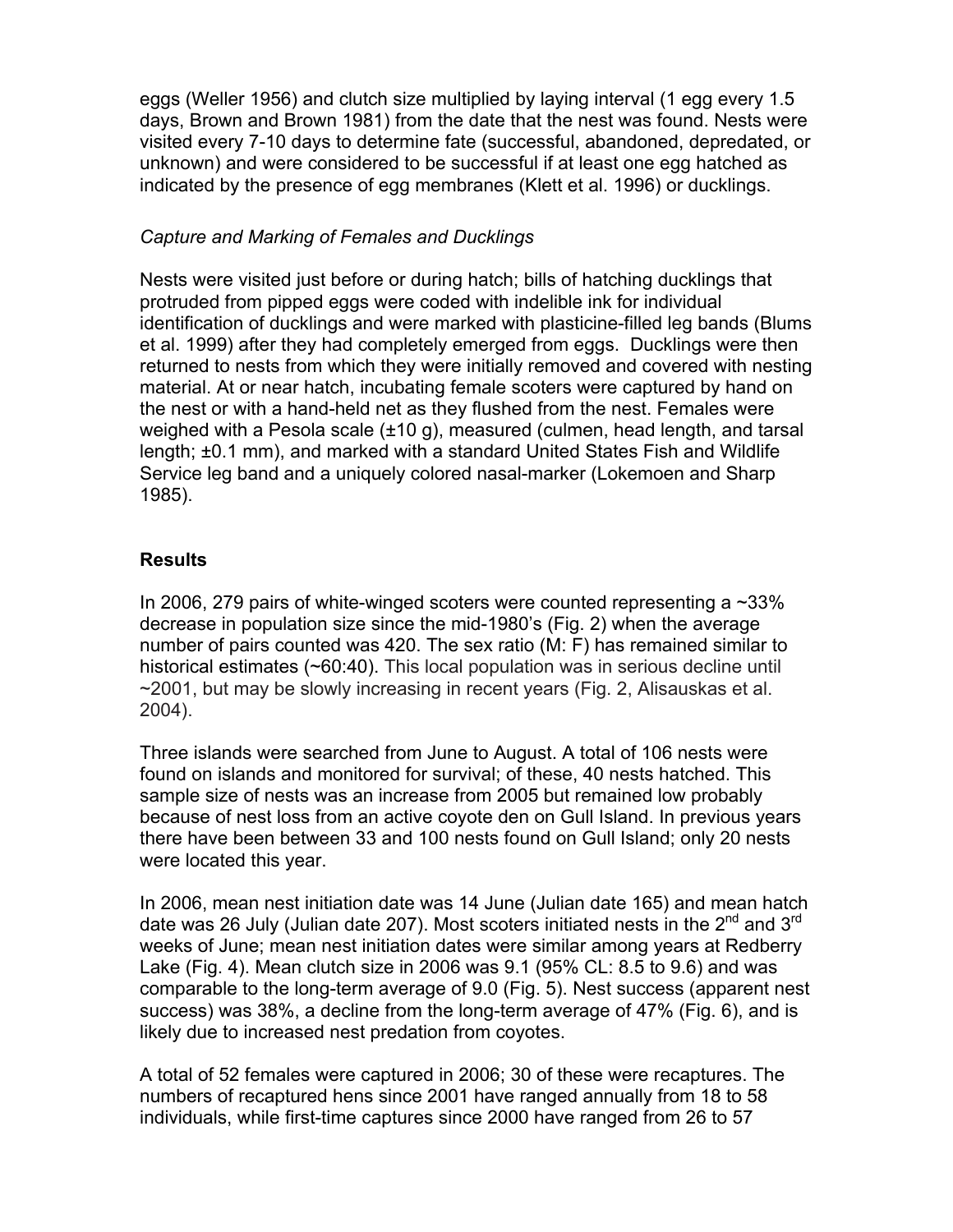individuals (Fig. 7). There have been 2096 ducklings marked since 2000; 2006 was the second consecutive year recruited ducklings were detected in this population. Of the eight females recaptured as breeders in 2006, two were hatched in 2000 and six in 2003. A total of nine recruited ducklings have been detected since 2000. In 2006, 149 ducklings were marked with plasticine legbands (Fig. 8). This small sample was likely due to the small number of successful nests and low egg hatchability (i.e., number of eggs that hatch in successful nests). Egg hatchability was ~52% in 2006 representing the lowest value recorded since the inception of the study (Fig 9).

## **Application of Results**

The results of the study serve three main purposes: 1) to further the knowledge base on the breeding biology and population dynamics of white-winged scoters, 2) for comparison with on-going studies in the boreal forest regions of Alaska and Canada, and 3) to generate a population model to aid in the development of sound harvest management strategies for this species.

Additionally, it is hoped that findings help to guide decisions about local predator management (specifically red fox, ring-billed gull and California gull) to enhance production not only of scoters and other waterfowl, but also shorebirds, terns and phalaropes at Redberry Lake Migratory Bird Sanctuary. It is suspected that intense gull predation of ducklings is the major cause of low scoter recruitment, and also seems to be responsible for large-scale alteration of breeding waterbird community at this Migratory Bird Sanctuary over the last 2-3 decades. In this regard, a sanctuary-wide survey as done by Kerbes et al. (1985) should be repeated to measure these changes.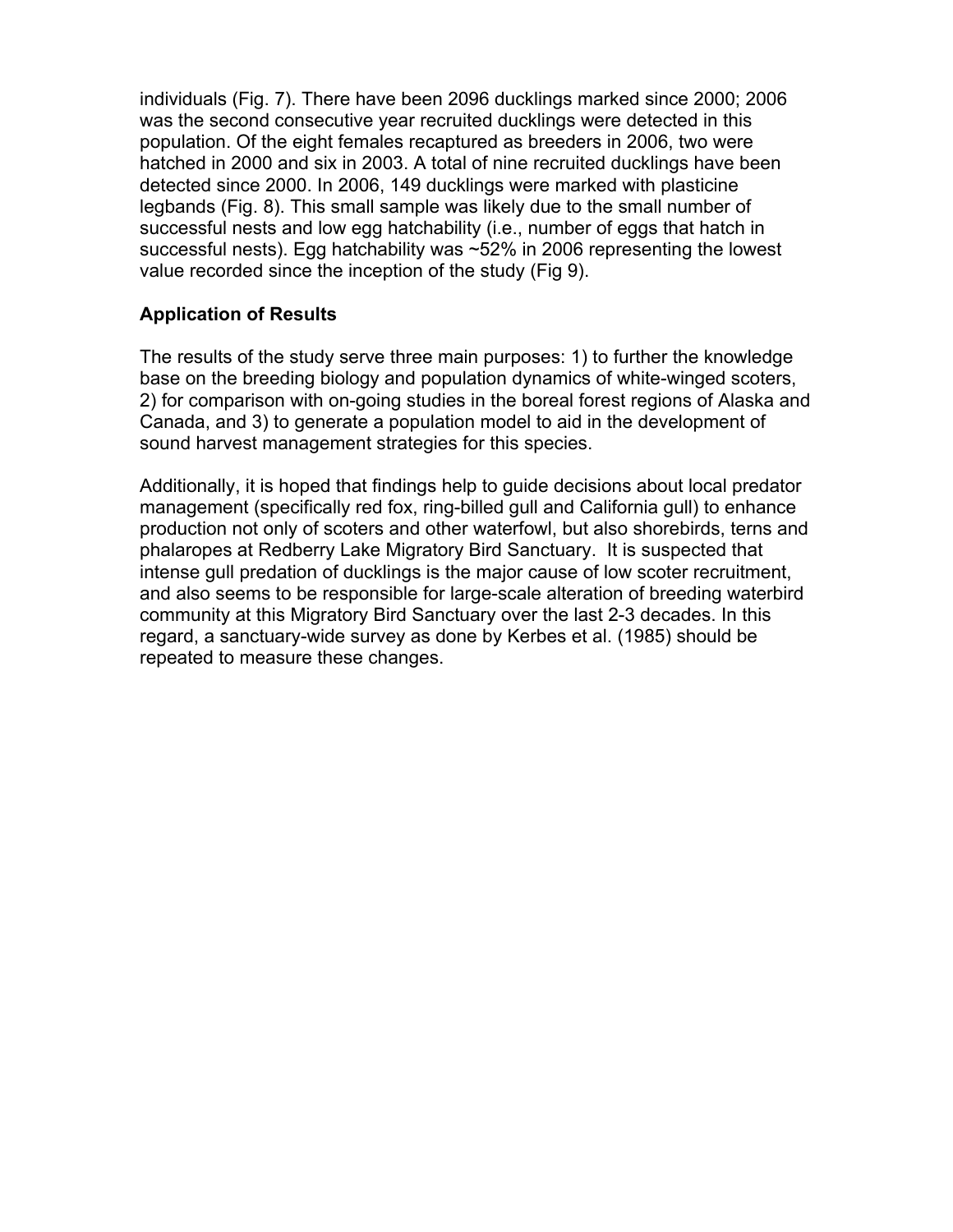#### **Literature Cited**

Alisauskas, R. T., J. J. Traylor, C. J. Swoboda, and F. P. Kehoe. 2004. Components of population growth rate for White-winged Scoters in Saskatchewan, Canada. Animal Biodiversity and Conservation 27.1:451-460.

Blums, P., J. B. Davis, S. E. Stephens, A. Mednis, and D. M. Richardson. 1999. Evaluation of a plasticine-filled leg band for day-old ducklings. Journal of Wildlife Management 63:656-663.

Brown, P.W., 1981. Reproductive ecology of the White-winged Scoter. Ph.D. dissertation, University of Missouri, Columbia.

Brown, P. W., AND M. A. Brown. 1981. Nesting biology of the White-winged Scoter. Journal of Wildlife Management 45:38-45.

Brown, P. W., and L. H. Fredrickson. 1989. White-winged Scoter, *Melanitta fusca deglandi*, populations and nesting on Redberry Lake, Saskatchewan. Canadian Field-Naturalist 103:240-247.

Brown, P.W. and L.H. Fredrickson. 1997. White-winged scoter. The Birds of North America No. 274, 1997.

DiGuilo, R. T., and P. F. Scanlon. 1984. Heavy metals in tissues of waterfowl from Chesapeake Bay, USA. Environmental Pollution Service A. 35:29-48.

Kehoe, F. P. 1989. The adaptive significance of crèching behavior in the whitewinged scoter (*Melanitta fusca deglandi*). Canadian Journal of Zoology 67:406- 411.

Kehoe, F. P. 1994. Status of sea ducks in the Atlantic Flyway with strategies towards improved management. Ad hoc Sea Duck Comm. Atlantic Flyway Tech. Sect. 71pp.

Kerbes, R. H., E. J. Woodsworth, K. M. Meeres, A. J. Whyte, J.L. Howard. 1986. Inventory of birds and wildlife habitats of the Redberry Lake area – 1985. Draft report, Canadian Wildlife Service and Wildlife Branch of Saskatchewan Parks and Renewable Resources, Saskatoon, SK.

Klett, A. T., T. L. Shaffer, and D. H. Johnson. 1988. Duck nest success in the prairie pothole region. Journal of Wildlife Management 52:431-440.

Lokemoen, J. T., and D. E. Sharp. 1985. Assessment of nasal marker materials and designs used on dabbling ducks. Wildlife Society Bulletin 13:53-56.

Mikola, J, M. Miettinen, E. Lehikoinen, and K. Lehtila. 1994. The effects of disturbance caused by boating on survival and behavior of velvet scoter *Melanitta fusca* ducklings. Biological Conservation 67:119-124.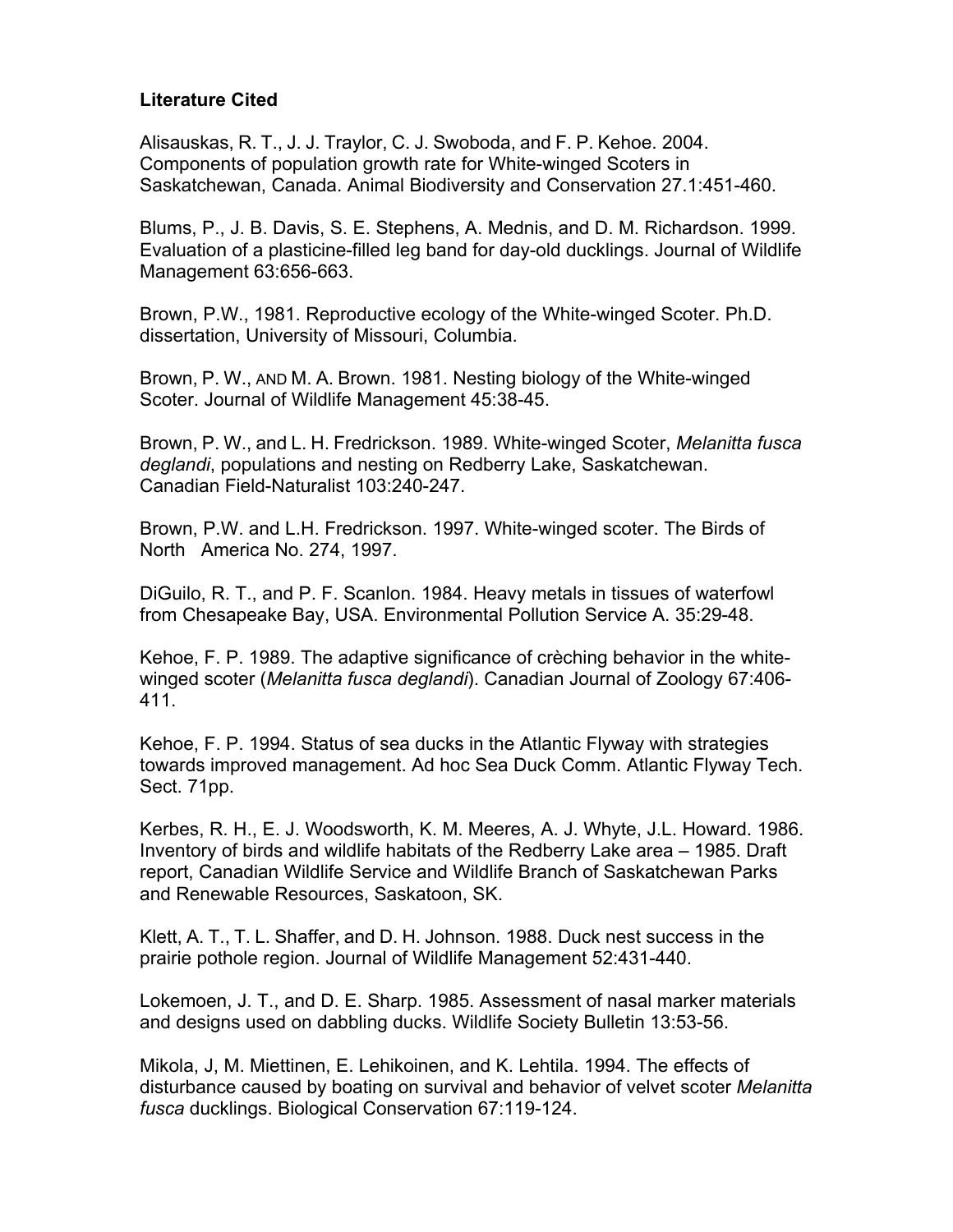Rawls, C.K., Jr. 1949. An investigation of the life history of the White-winged Scoter. M.Sc. thesis University of Minnesota.

Stewart, R.E. 1975. Breeding Birds of North Dakota. Tri-College Centre for Environmental Studies, Fargo ND.

Traylor, J. J., and R. T. Alisauskas. 2006. Effects of intrinsic and extrinsic factors on survival of white-winged scoter (*Melanitta fusca deglandi*) ducklings. Auk 123: 67-81.

Trost, R.E. 1998. 1998 Pacific flyway data book. USFWS.

Turner, B. C., G. S. Hochbaum, F. P. Caswell, and D. J. Nieman. 1987. Agricultural impacts on wetlands habitats on the Canadian Prairies, 1981-85. Transactions of the North American Wildlife and Natural Resource Conference 52:206-215.

Weller, M. V. 1956. A simple candler for waterfowl eggs. Journal of Wildlife Management 20:1111-1113.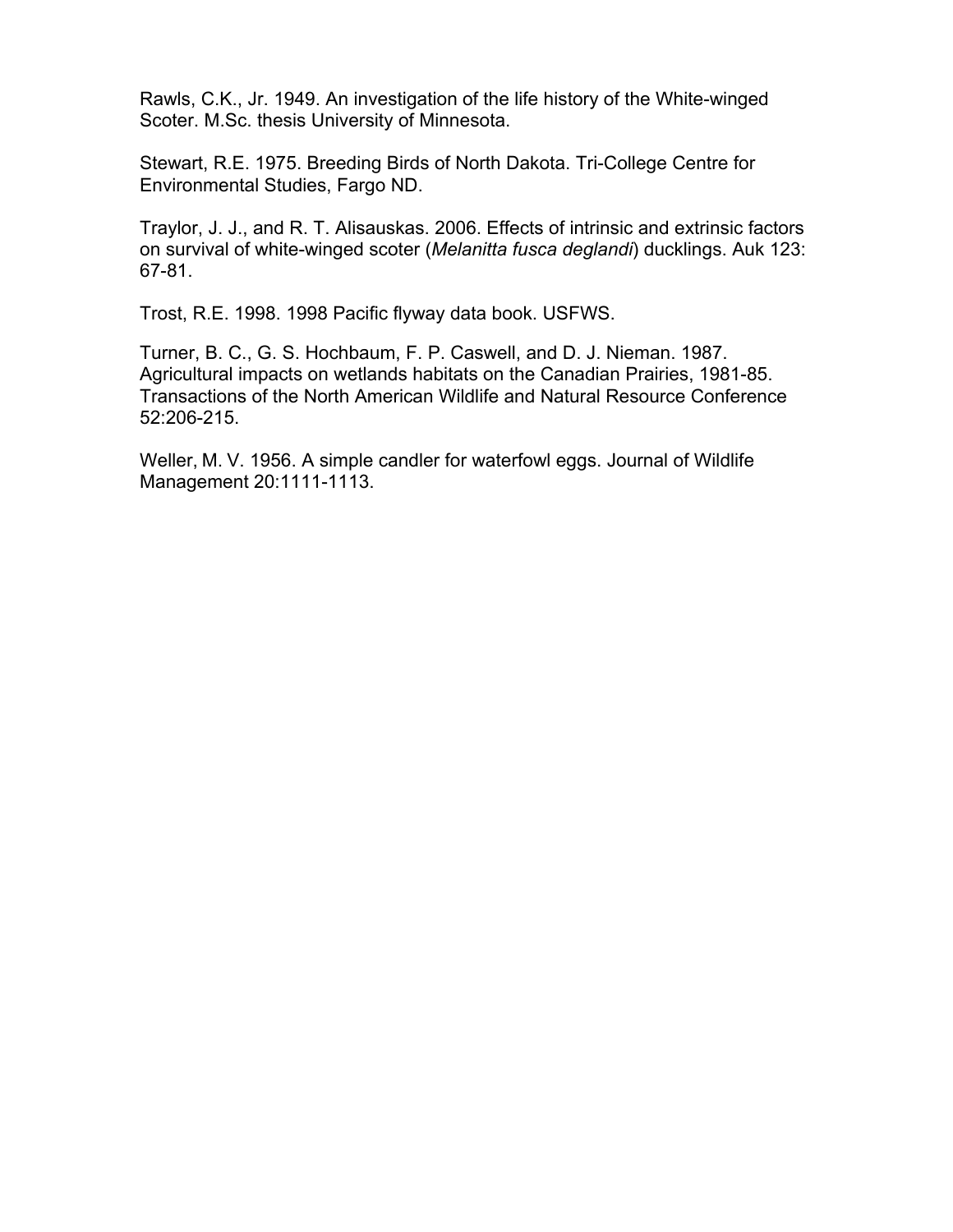Fig. 1. Redberry Lake federal bird sanctuary and Biosphere Reserve, Saskatchewan. Shaded areas indicate islands searched for nests.

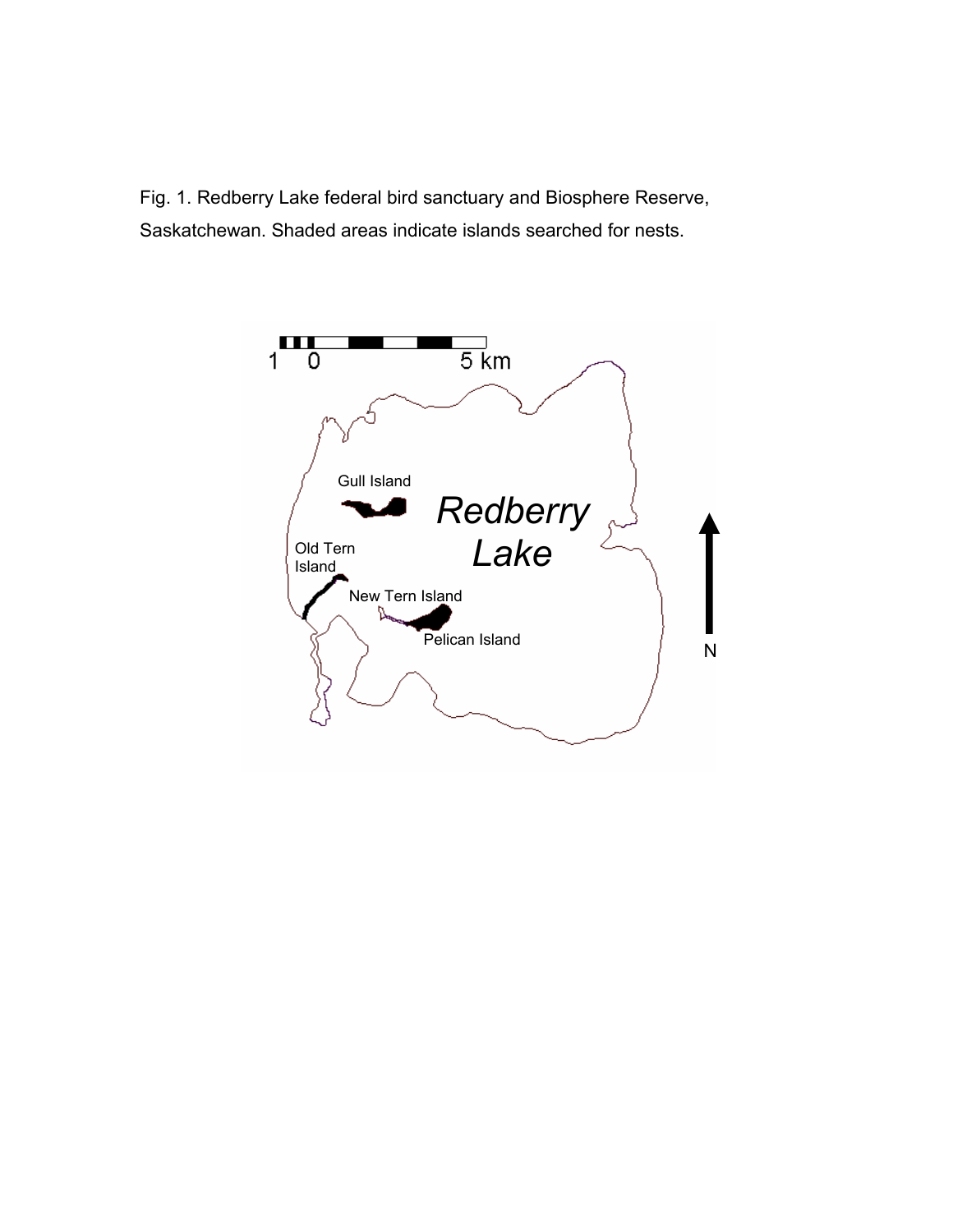Fig. 2. Number of white-winged scoter pairs counted at Redberry Lake, SK from 1977 to 1980 (Brown 1981), 1984 to 1985 (Kehoe, unpubl. data), 1998 to 2006 (Alisaukas and Kehoe, unpubl. data).

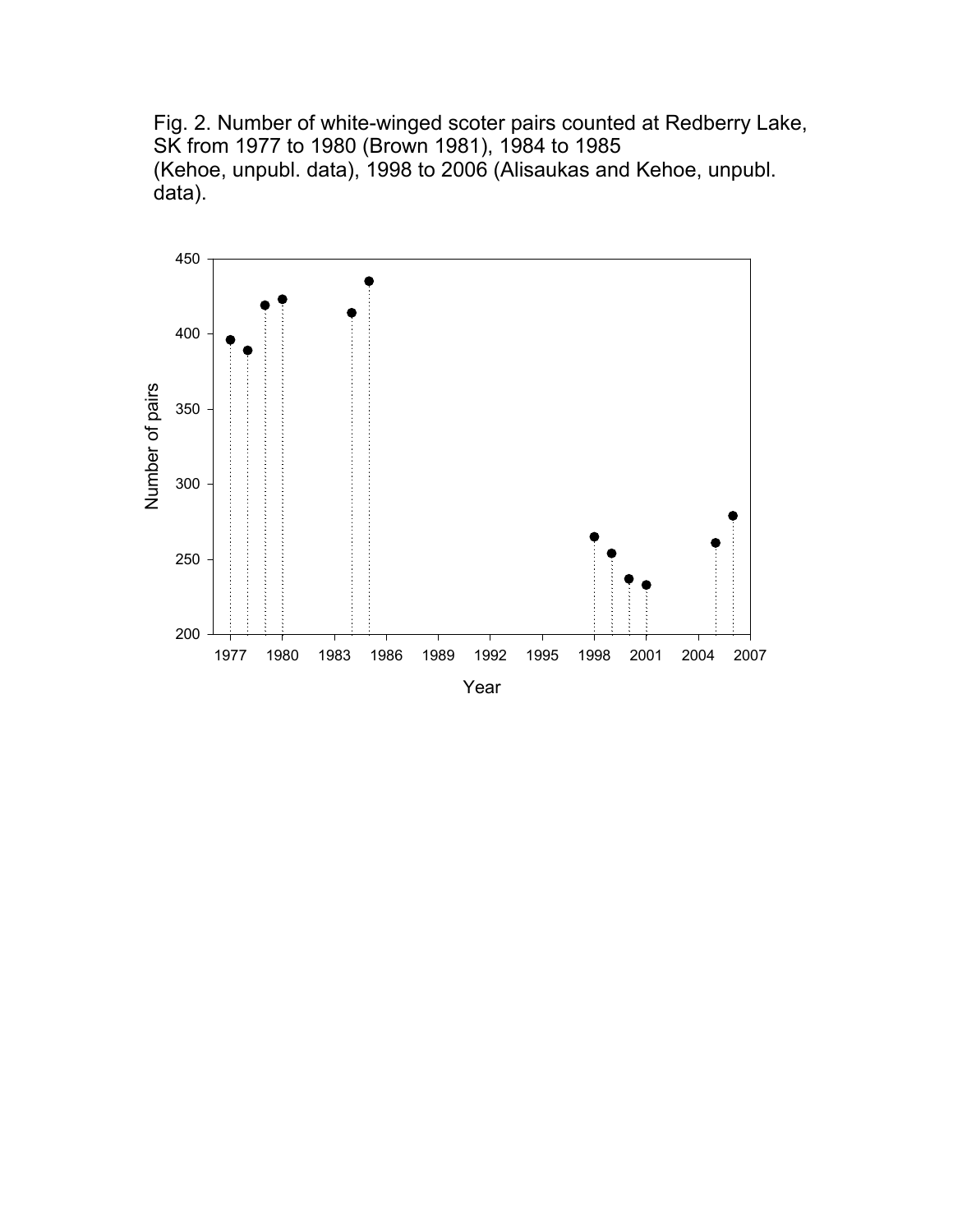

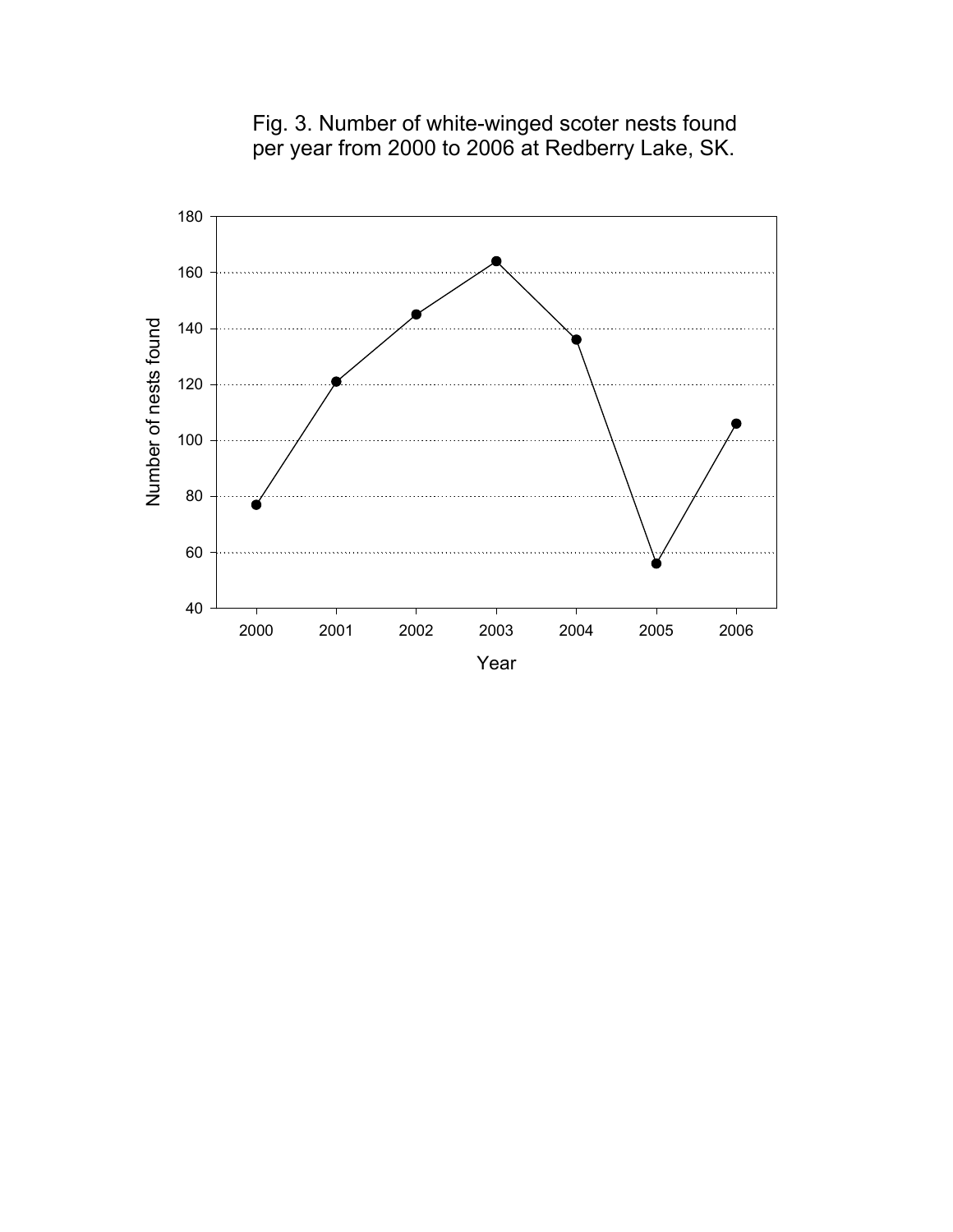

Fig. 4. Mean nest initiation date for white-winged scoter nests at Redberry Lake, SK from 2000 to 2006. Julian date 161 is equivalent to June 10.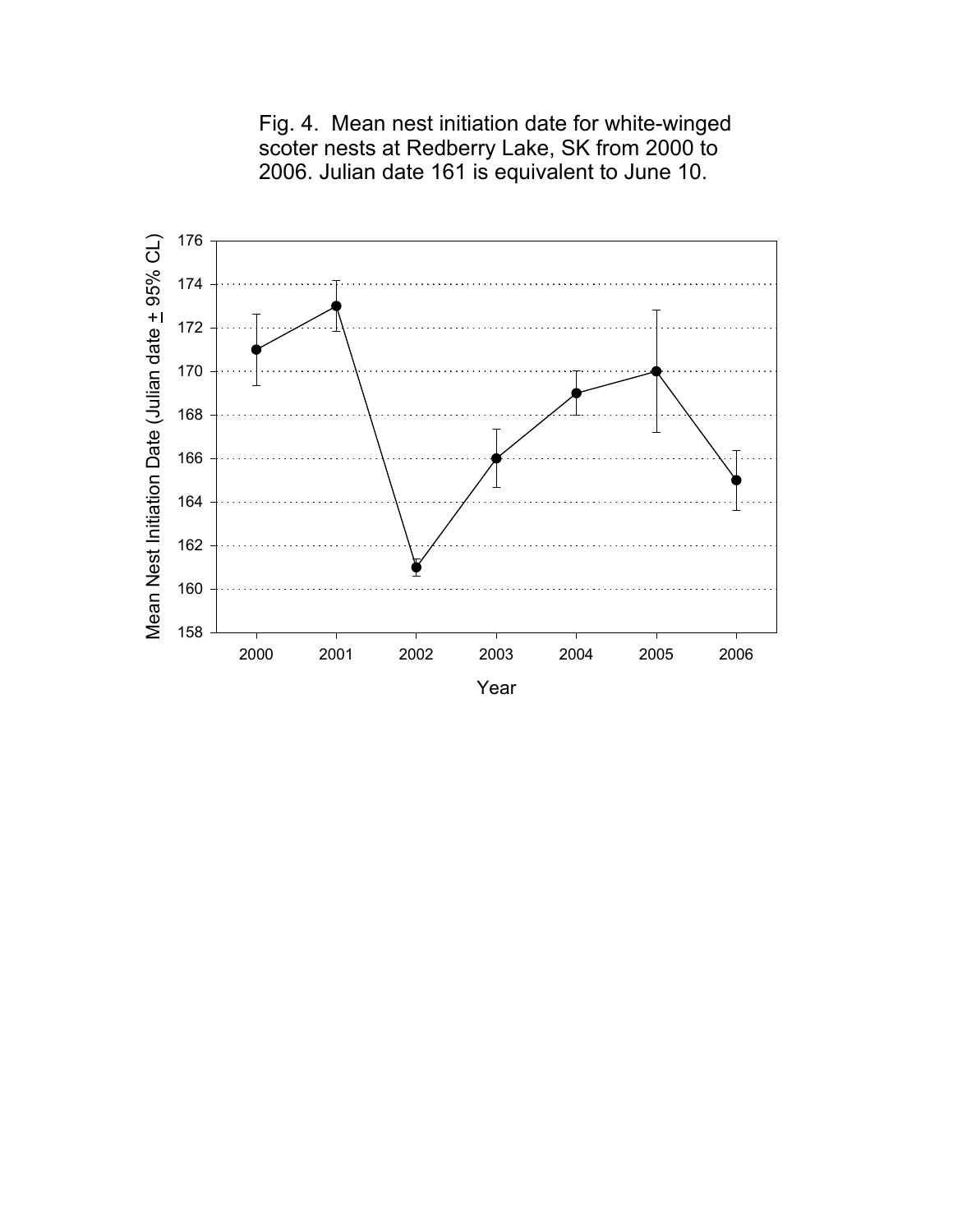

Fig. 5. Mean clutch size for white-winged scoters nesting at Redberry Lake, SK from 2000 to 2006.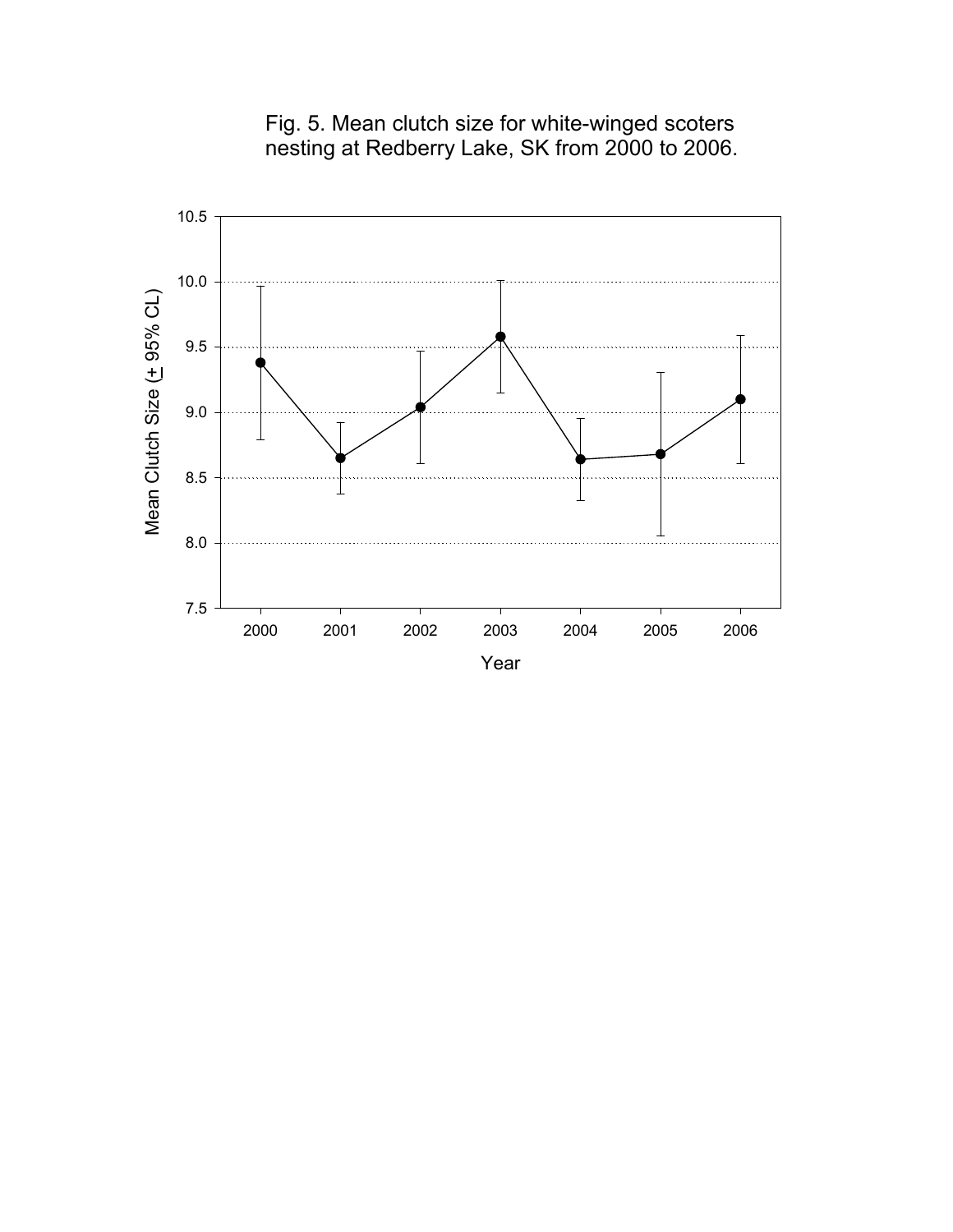

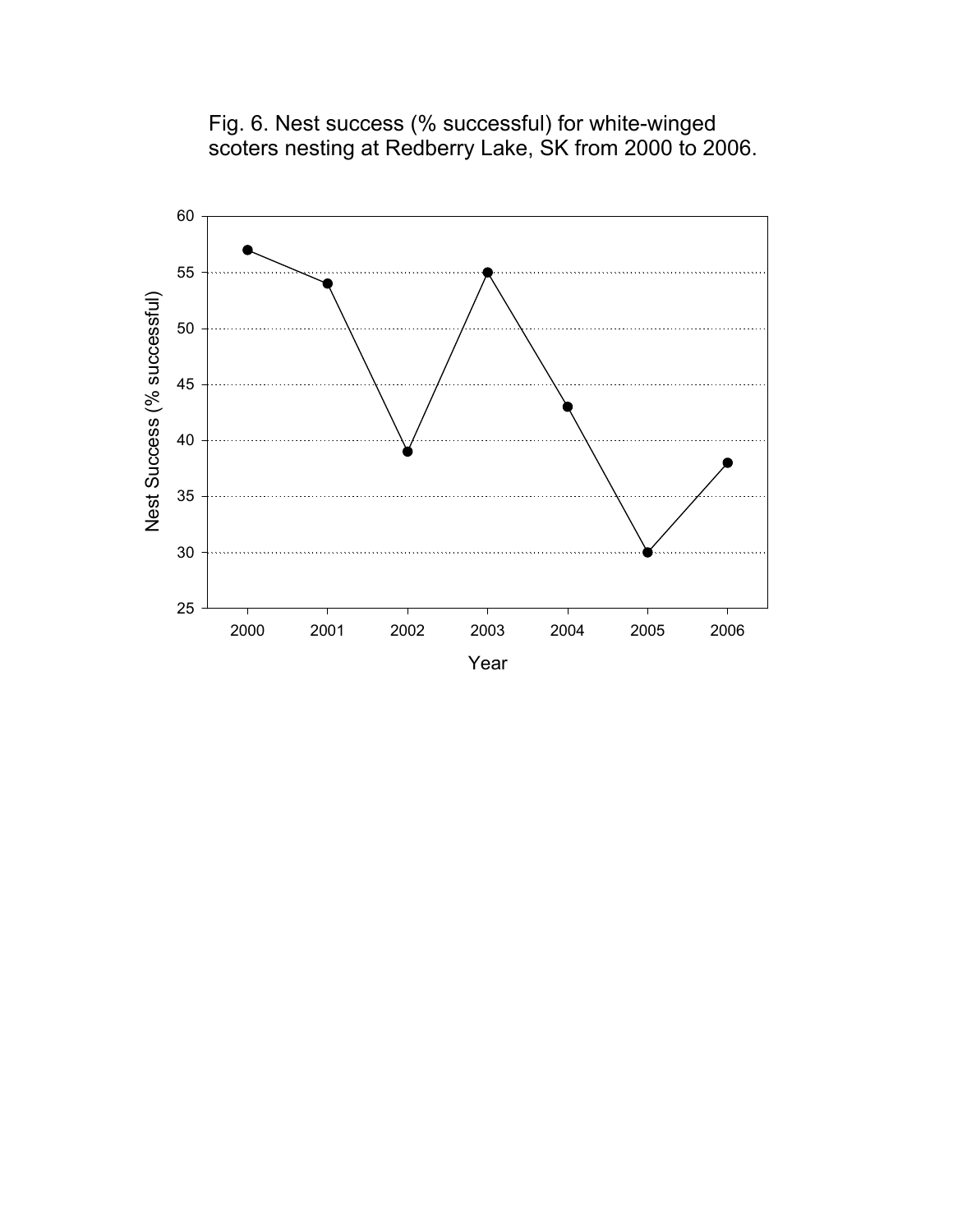

Fig. 7. Number of female white-winged scoter first time captures, recaptures, and total captured at Redberry Lake, SK from 2000 to 2006.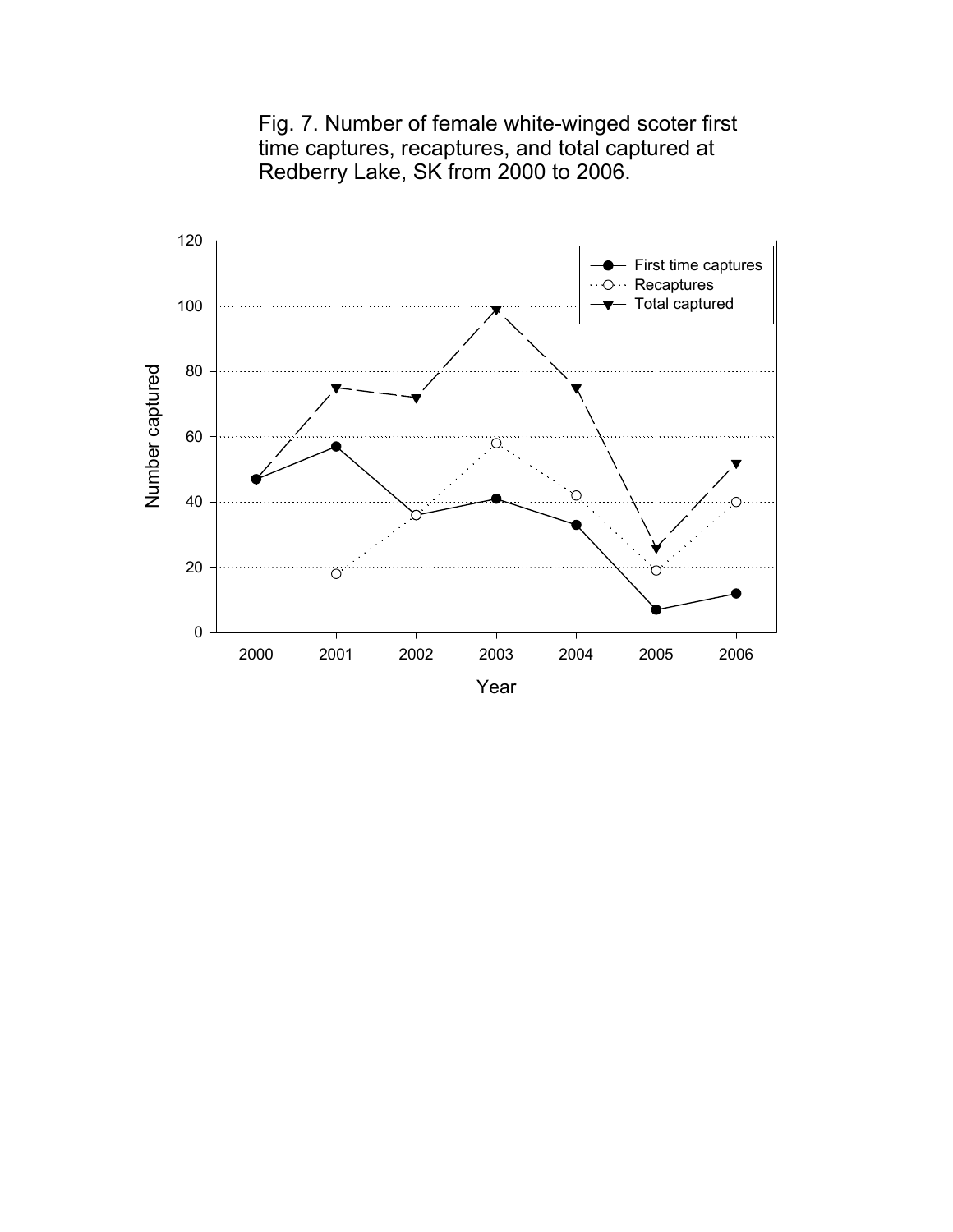